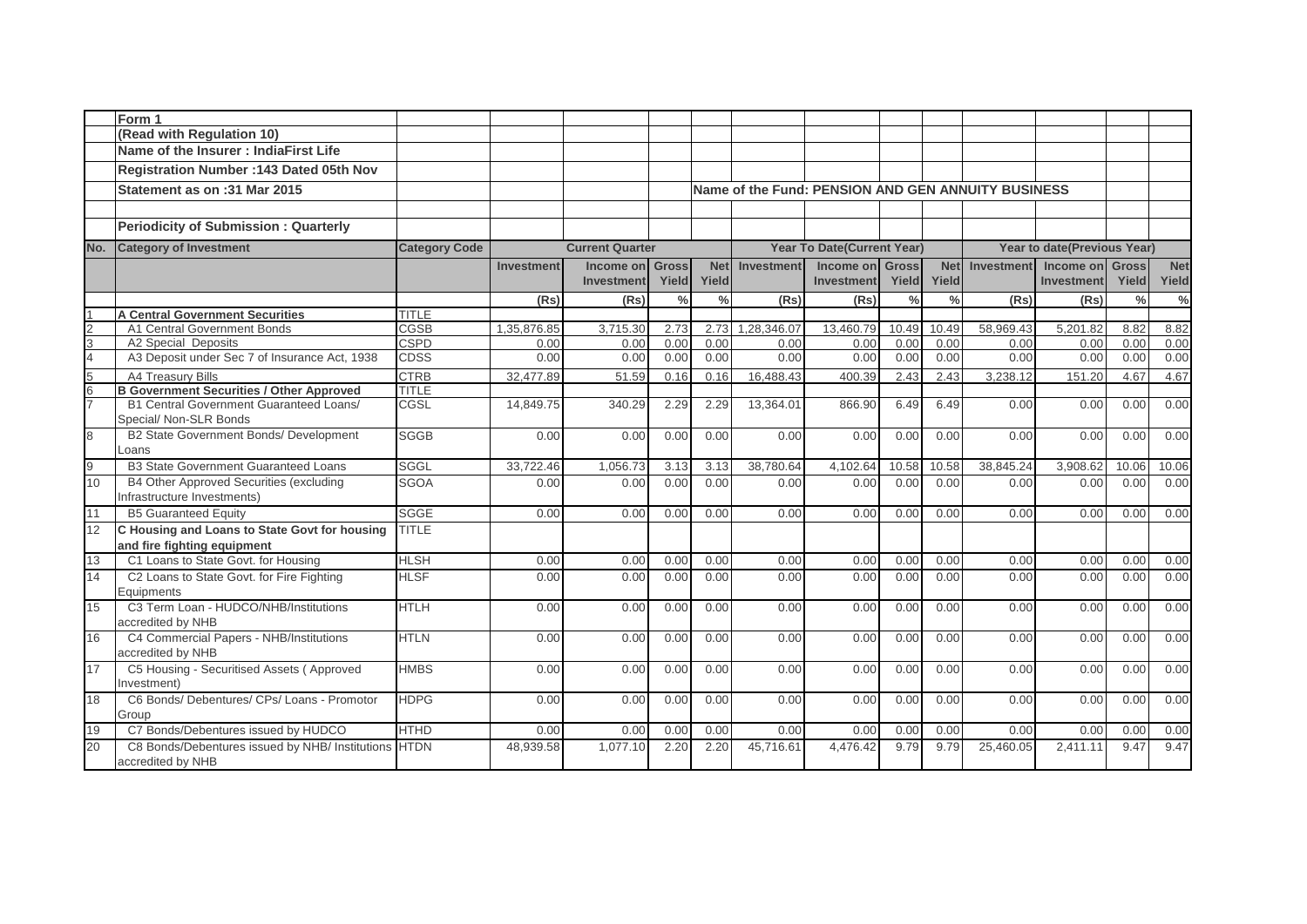| 21 | C9 Bonds/Debentures issued by Authority<br>constituted under any Housing/Building scheme<br>approved by Central/State/any Authority or Body<br>constituted by Central/State Act.  | <b>HTDA</b>  | 0.00      | 0.00     | 0.00   | 0.00   | 0.00      | 0.00     | 0.00   | 0.00   | 0.00      | 0.00     | 0.00 | 0.00 |
|----|-----------------------------------------------------------------------------------------------------------------------------------------------------------------------------------|--------------|-----------|----------|--------|--------|-----------|----------|--------|--------|-----------|----------|------|------|
| 22 | C10 Bonds/Debentures issued by HUDCO                                                                                                                                              | <b>HFHD</b>  | 0.00      | 0.00     | 0.00   | 0.00   | 0.00      | 0.00     | 0.00   | 0.00   | 0.00      | 0.00     | 0.00 | 0.00 |
| 23 | C11 Bonds/Debentures issued by NHB/<br>Institutions accredited by NHB                                                                                                             | <b>HFDN</b>  | 0.00      | 0.00     | 0.00   | 0.00   | 0.00      | 0.00     | 0.00   | 0.00   | 0.00      | 0.00     | 0.00 | 0.00 |
| 24 | C12 Bonds/Debentures issued by Authority<br>constituted under any Housing/Building scheme<br>approved by Central/State/any Authority or Body<br>constituted by Central/State Act. | <b>HFDA</b>  | 0.00      | 0.00     | 0.00   | 0.00   | 0.00      | 0.00     | 0.00   | 0.00   | 0.00      | 0.00     | 0.00 | 0.00 |
| 25 | D Infrastructure Investments                                                                                                                                                      | TITLE        |           |          |        |        |           |          |        |        |           |          |      |      |
| 26 | D1 Infrastructure - Other Approved Securities                                                                                                                                     | <b>ISAS</b>  | 0.00      | 0.00     | 0.00   | 0.00   | 0.00      | 0.00     | 0.00   | 0.00   | 0.00      | 0.00     | 0.00 | 0.00 |
| 27 | D2 Infrastructure - PSU - Equity shares - Quoted                                                                                                                                  | <b>ITPE</b>  | 0.00      | 0.00     | 0.00   | 0.00   | 0.00      | 0.00     | 0.00   | 0.00   | 0.00      | 0.00     | 0.00 | 0.00 |
| 28 | D3 Infrastructure - Corporate Securities - Equity<br>shares - Quoted                                                                                                              | <b>ITCE</b>  | 14.06     | (0.08)   | (0.60) | (0.60) | 14.06     | (0.08)   | (0.60) | (0.60) | 0.00      | 0.00     | 0.00 | 0.00 |
| 29 | D4 Infrastructure - PSU - Equity Shares -<br>Unquoted                                                                                                                             | <b>IENQ</b>  | 0.00      | 0.00     | 0.00   | 0.00   | 0.00      | 0.00     | 0.00   | 0.00   | 0.00      | 0.00     | 0.00 | 0.00 |
| 30 | D5 Infrastructure - Equity and Equity Related<br>Instruments (Promoter Group)                                                                                                     | <b>IEUQ</b>  | 0.00      | 0.00     | 0.00   | 0.00   | 0.00      | 0.00     | 0.00   | 0.00   | 0.00      | 0.00     | 0.00 | 0.00 |
| 31 | D6 Infrastructure - Equity and Equity Related<br>Instruments (Promoter Group)                                                                                                     | <b>IEPG</b>  | 0.00      | 0.00     | 0.00   | 0.00   | 0.00      | 0.00     | 0.00   | 0.00   | 0.00      | 0.00     | 0.00 | 0.00 |
| 32 | D7 Infrastructure - Securitised Assets (Approved) IESA                                                                                                                            |              | 0.00      | 0.00     | 0.00   | 0.00   | 0.00      | 0.00     | 0.00   | 0.00   | 0.00      | 0.00     | 0.00 | 0.00 |
| 33 | D8 Infrastructure - Debenture/ Bonds/ CPs/ Loans IDPG<br>Promoter Group                                                                                                           |              | 0.00      | 0.00     | 0.00   | 0.00   | 0.00      | 0.00     | 0.00   | 0.00   | 0.00      | 0.00     | 0.00 | 0.00 |
| 34 | D9 Infrastructure - PSU - Debentures/ Bonds                                                                                                                                       | <b>IPTD</b>  | 61,624.95 | 1,399.25 | 2.27   | 2.27   | 58.860.22 | 5,856.51 | 9.95   | 9.95   | 38,769.71 | 3,641.23 | 9.39 | 9.39 |
| 35 | D10 Infrastructure - PSU - CPs                                                                                                                                                    | <b>IPCP</b>  | 0.00      | 0.00     | 0.00   | 0.00   | 0.00      | 0.00     | 0.00   | 0.00   | 0.00      | 0.00     | 0.00 | 0.00 |
| 36 | D11 Infrastructure - Other Corporate Securities-<br>Debentures/ Bonds                                                                                                             | <b>ICTD</b>  | 4,982.92  | 117.99   | 2.37   | 2.37   | 3,639.39  | 327.19   | 8.99   | 8.99   | 5,182.71  | 490.11   | 9.46 | 9.46 |
| 37 | D12 Infrastructure - Other Corporate Securities -<br>CPs                                                                                                                          | <b>ICCP</b>  | 0.00      | 0.00     | 0.00   | 0.00   | 0.00      | 0.00     | 0.00   | 0.00   | 397.71    | 4.69     | 1.18 | 1.18 |
| 38 | D13 Infrastructure - Term Loans (with Charge)                                                                                                                                     | <b>ILWC</b>  | 0.00      | 0.00     | 0.00   | 0.00   | 0.00      | 0.00     | 0.00   | 0.00   | 0.00      | 0.00     | 0.00 | 0.00 |
| 39 | D14 Infrastructure - PSU - Debentures/ Bonds                                                                                                                                      | <b>IPFD</b>  | 0.00      | 0.00     | 0.00   | 0.00   | 0.00      | 0.00     | 0.00   | 0.00   | 0.00      | 0.00     | 0.00 | 0.00 |
| 40 | D15 Infrastructure - Other Corporate Securities -<br>Debentures/ Bonds                                                                                                            | <b>ICFD</b>  | 0.00      | 0.00     | 0.00   | 0.00   | 0.00      | 0.00     | 0.00   | 0.00   | 0.00      | 0.00     | 0.00 | 0.00 |
| 41 | D16 Infrastructure - Bonds                                                                                                                                                        | LB           | 2,711.11  | 58.61    | 2.16   | 2.16   | 2,316.24  | 65.16    | 2.81   | 2.81   | 0.00      | 0.00     | 0.00 | 0.00 |
| 42 | E Approved Investment Subject To Exposure<br><b>Norms</b>                                                                                                                         | <b>TITLE</b> |           |          |        |        |           |          |        |        |           |          |      |      |
| 43 | E1 PSU - (Approved Investment)-Equity Shares<br>quoted                                                                                                                            | <b>EAEQ</b>  | 51.77     | 0.59     | 1.14   | 1.14   | 51.77     | 0.59     | 1.14   | 1.14   | 241.54    | 1.29     | 0.53 | 0.53 |
| 44 | E2 Corporate Securities (Approved Investment) -<br>Equity Shares (ordinary)-Quoted                                                                                                | <b>EACE</b>  | 933.66    | 18.21    | 1.95   | 1.95   | 933.66    | 18.21    | 1.95   | 1.95   | 1,738.98  | 65.88    | 3.79 | 3.79 |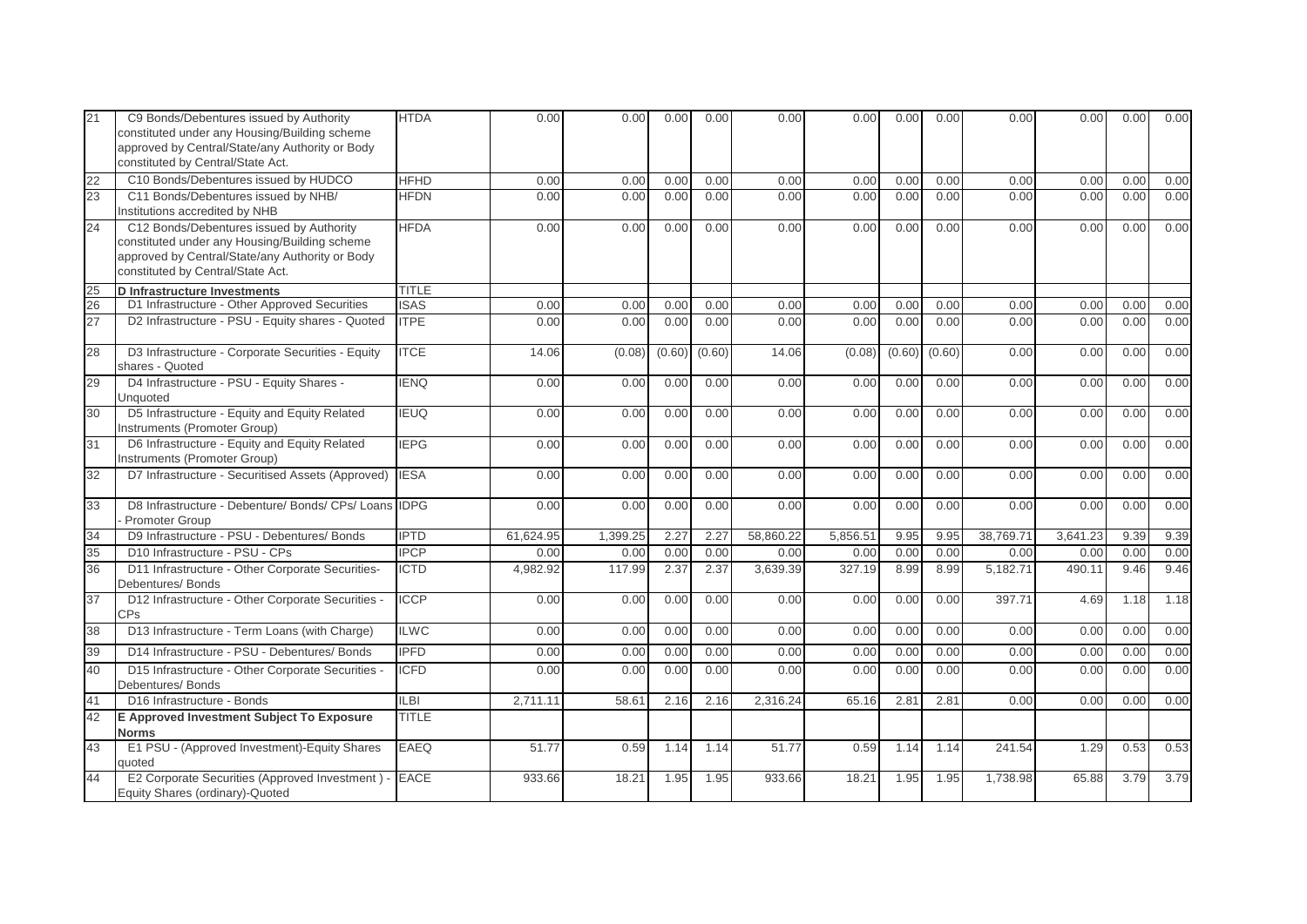| 45 | E3 PSU-(Approved Investments) - Equity Shares - ETPE<br>quoted                                  |             | 0.00      | 0.00   | 0.00 | 0.00 | 0.00      | 0.00     | 0.00  | 0.00  | 0.00      | 0.00     | 0.00  | 0.00  |
|----|-------------------------------------------------------------------------------------------------|-------------|-----------|--------|------|------|-----------|----------|-------|-------|-----------|----------|-------|-------|
| 46 | E4 Corporate Securities (Approved Investment) -<br><b>Equity Shares - Quoted</b>                | <b>ETCE</b> | 0.00      | 0.00   | 0.00 | 0.00 | 0.00      | 0.00     | 0.00  | 0.00  | 0.00      | 0.00     | 0.00  | 0.00  |
| 47 | E5 Corporate Securities (Approved Investment) -<br><b>Equity Unquoted</b>                       | <b>EENQ</b> | 0.00      | 0.00   | 0.00 | 0.00 | 0.00      | 0.00     | 0.00  | 0.00  | 0.00      | 0.00     | 0.00  | 0.00  |
| 48 | E6 PSU - Equity Shares - Unquoted                                                               | EEUQ        | 0.00      | 0.00   | 0.00 | 0.00 | 0.00      | 0.00     | 0.00  | 0.00  | 0.00      | 0.00     | 0.00  | 0.00  |
| 49 | E7 Equity Shares - Companies incorporated<br>outside India (invested prior to IRDA Regulations) | <b>EFES</b> | 0.00      | 0.00   | 0.00 | 0.00 | 0.00      | 0.00     | 0.00  | 0.00  | 0.00      | 0.00     | 0.00  | 0.00  |
| 50 | E8 Equity Shares (incl. Equity related<br>Instruments) - Promoter Group                         | <b>EEPG</b> | 9.64      | 0.14   | 1.43 | 1.43 | 9.64      | 0.14     | 1.43  | 1.43  | 0.00      | 0.00     | 0.00  | 0.00  |
| 51 | E9 Corporate Securities - Bonds - Taxable                                                       | <b>EPBT</b> | 2,397.81  | 53.55  | 2.23 | 2.23 | 2,077.73  | 203.44   | 9.79  | 9.79  | 2,004.41  | 199.68   | 9.96  | 9.96  |
| 52 | E10 Corporate Securities - Bonds - Tax free                                                     | <b>EPBF</b> | 0.00      | 0.00   | 0.00 | 0.00 | 0.00      | 0.00     | 0.00  | 0.00  | 0.00      | 0.00     | 0.00  | 0.00  |
| 53 | E11 Corporate Securities (Approved Investment) - EPNQ<br><b>Pref Shares</b>                     |             | 0.00      | 0.00   | 0.00 | 0.00 | 0.00      | 0.00     | 0.00  | 0.00  | 0.00      | 0.00     | 0.00  | 0.00  |
| 54 | E12 Corporate Securities (Approved Investment) - ECIS<br>Investment in Subsidiaries             |             | 0.00      | 0.00   | 0.00 | 0.00 | 0.00      | 0.00     | 0.00  | 0.00  | 0.00      | 0.00     | 0.00  | 0.00  |
| 55 | E13 Corporate Securities (Approved Investment)<br><b>Debentures</b>                             | <b>ECOS</b> | 32,127.64 | 810.41 | 2.52 | 2.52 | 30,963.86 | 2,971.35 | 9.60  | 9.60  | 23,630.01 | 2,280.30 | 9.65  | 9.65  |
| 56 | E14 Corporate Securities - Debentures/ Bonds/<br>CPs/ Loans - Promoter Group                    | <b>EDPG</b> | 0.00      | 0.00   | 0.00 | 0.00 | 0.00      | 0.00     | 0.00  | 0.00  | 0.00      | 0.00     | 0.00  | 0.00  |
| 57 | E15 Corporate Securities (Approved Investment)<br>Derivative Instruments                        | <b>ECDI</b> | 0.00      | 0.00   | 0.00 | 0.00 | 0.00      | 0.00     | 0.00  | 0.00  | 0.00      | 0.00     | 0.00  | 0.00  |
| 58 | E16 Investment Properties - Immovable                                                           | <b>EINP</b> | 0.00      | 0.00   | 0.00 | 0.00 | 0.00      | 0.00     | 0.00  | 0.00  | 0.00      | 0.00     | 0.00  | 0.00  |
| 59 | E17 Loans - Policy Loans                                                                        | <b>ELPL</b> | 0.00      | 0.00   | 0.00 | 0.00 | 0.00      | 0.00     | 0.00  | 0.00  | 0.00      | 0.00     | 0.00  | 0.00  |
| 60 | E18 Loans Secured Loans -Mortgage of Property<br>in India (term Loan)                           | <b>ELMI</b> | 0.00      | 0.00   | 0.00 | 0.00 | 0.00      | 0.00     | 0.00  | 0.00  | 0.00      | 0.00     | 0.00  | 0.00  |
| 61 | E19 Loans Secured Loans -Mortgage of Property<br>outside India (term Loan)                      | <b>ELMO</b> | 0.00      | 0.00   | 0.00 | 0.00 | 0.00      | 0.00     | 0.00  | 0.00  | 0.00      | 0.00     | 0.00  | 0.00  |
| 62 | E20 Deposits - Deposit with scheduled banks                                                     | <b>ECDB</b> | 2,126.46  | 62.36  | 2.93 | 2.93 | 3,563.46  | 400.60   | 11.24 | 11.24 | 7,597.73  | 803.43   | 10.57 | 10.57 |
| 63 | E21 Deposits - CDs with Scheduled Banks                                                         | <b>EDCD</b> | 0.00      | 0.00   | 0.00 | 0.00 | 0.00      | 0.00     | 0.00  | 0.00  | 0.00      | 0.00     | 0.00  | 0.00  |
| 64 | E22 Deposits - Money at call and short notice<br>with banks /Repo                               | <b>ECMR</b> | 0.00      | 0.00   | 0.00 | 0.00 | 0.00      | 0.00     | 0.00  | 0.00  | 0.00      | 0.00     | 0.00  | 0.00  |
| 65 | E23 CCIL (Approved Investement) - CBLO                                                          | <b>ECBO</b> | 18,701.37 | 359.84 | 1.92 | 1.92 | 22,084.28 | 1,773.11 | 8.03  | 8.03  | 11,437.93 | 918.38   | 8.03  | 8.03  |
| 66 | E24 Commercial Papers issued by all India<br>Financial Institutions rated very strong or more   | <b>ECCP</b> | 0.00      | 0.00   | 0.00 | 0.00 | 0.00      | 0.00     | 0.00  | 0.00  | 0.00      | 0.00     | 0.00  | 0.00  |
| 67 | E25 Application Money                                                                           | <b>ECAM</b> | 0.00      | 0.00   | 0.00 | 0.00 | 0.00      | 2.67     | 0.00  | 0.00  | 0.00      | 0.00     | 0.00  | 0.00  |
| 68 | E26 Deposit with Primary Dealers duly<br>recognised by RBI                                      | <b>EDPD</b> | 0.00      | 0.00   | 0.00 | 0.00 | 0.00      | 0.00     | 0.00  | 0.00  | 0.00      | 0.00     | 0.00  | 0.00  |
| 69 | E27 Perpetual Debt Instruments of Tier I and II<br>Capital issued by PSU Banks                  | <b>EUPD</b> | 0.00      | 0.00   | 0.00 | 0.00 | 0.00      | 0.00     | 0.00  | 0.00  | 0.00      | 0.00     | 0.00  | 0.00  |
| 70 | E28 Perpetual Debt Instruments of Tier I and II<br>Capital issued by Non-PSU Banks              | <b>EPPD</b> | 0.00      | 0.00   | 0.00 | 0.00 | 0.00      | 0.00     | 0.00  | 0.00  | 0.00      | 0.00     | 0.00  | 0.00  |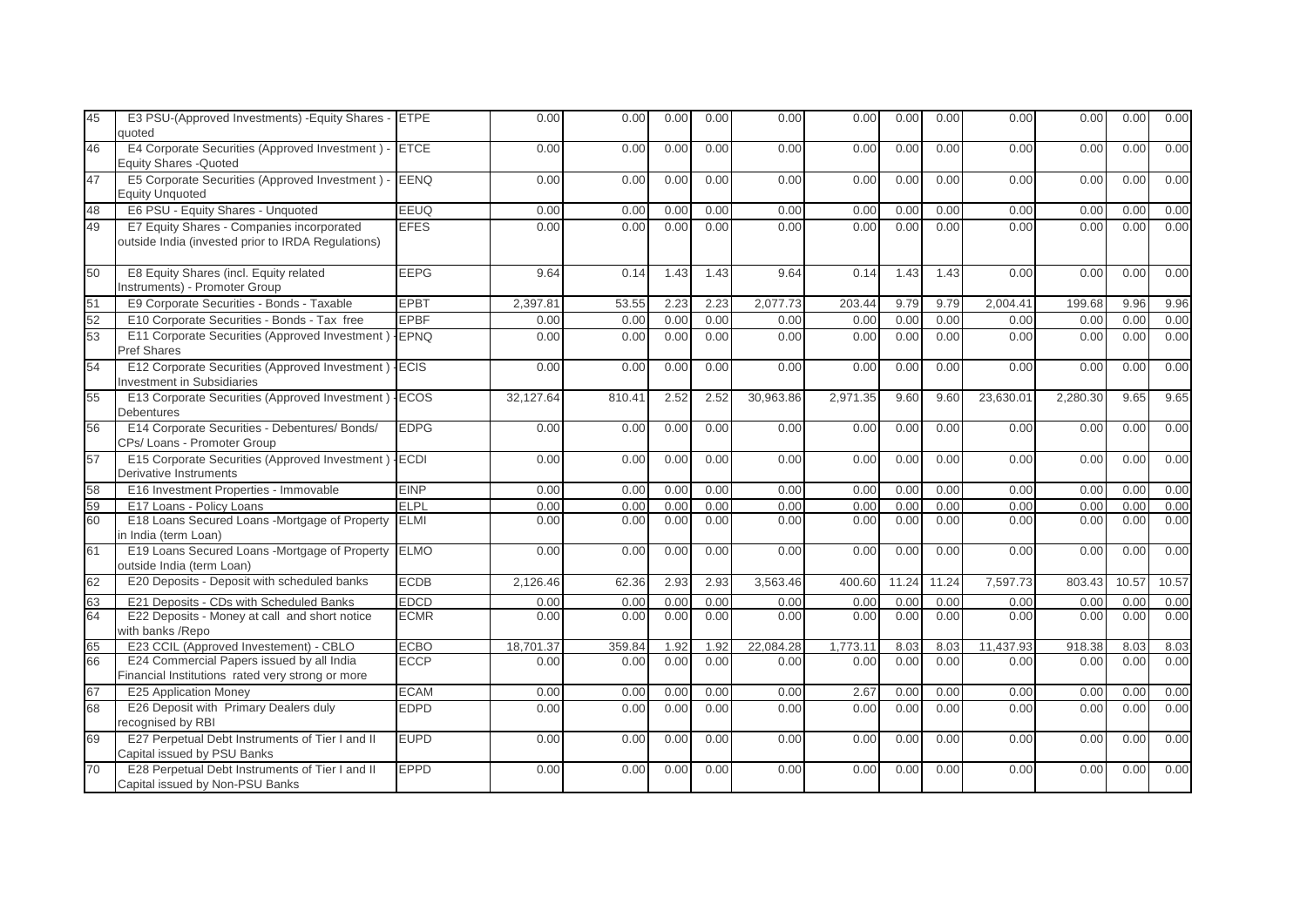| 71 | E29 Perpetual Non-Cum. P. Shares and<br>Redeemable Cumulative P.Shares of Tier 1 and 2<br>Capital issued by PSU Banks     | <b>EUPS</b>  | 0.00        | 0.00     | 0.00 | 0.00 | 0.00             | 0.00      | 0.00 | 0.00 | 0.00               | 0.00      | 0.00 | 0.00 |
|----|---------------------------------------------------------------------------------------------------------------------------|--------------|-------------|----------|------|------|------------------|-----------|------|------|--------------------|-----------|------|------|
| 72 | E30 Perpetual Non-Cum. P. Shares and<br>Redeemable Cumulative P.Shares of Tier 1 and 2<br>Capital issued by Non-PSU Banks | <b>EPPS</b>  | 0.00        | 0.00     | 0.00 | 0.00 | 0.00             | 0.00      | 0.00 | 0.00 | 0.00               | 0.00      | 0.00 | 0.00 |
| 73 | E31 Foreign Debt Securities (Invested prior to<br><b>IRDA Regulations)</b>                                                | <b>EFDS</b>  | 0.00        | 0.00     | 0.00 | 0.00 | 0.00             | 0.00      | 0.00 | 0.00 | 0.00               | 0.00      | 0.00 | 0.00 |
| 74 | E35 Mutual Funds - ETF                                                                                                    | EETF         | 0.00        | 0.00     | 0.00 | 0.00 | 0.00             | 0.00      | 0.00 | 0.00 | 0.00               | 0.00      | 0.00 | 0.00 |
| 75 | E32 Mutual Funds - Gilt/ G Sec/ Liquid Schemes                                                                            | <b>EGMF</b>  | 3.708.57    | 81.40    | 2.19 | 2.19 | 4.612.25         | 339.70    | 7.37 | 7.37 | 4.604.38           | 109.48    | 2.38 | 2.38 |
| 76 | E33 Mutual Funds - (under Insurer's Promoter<br>Group)                                                                    | <b>EMPG</b>  | 0.00        | 0.00     | 0.00 | 0.00 | 0.00             | 0.00      | 0.00 | 0.00 | 1,544.50           | 37.07     | 2.40 | 2.40 |
| 77 | E34 Net Current Assets (Only in respect of ULIP<br>Business)                                                              | <b>ENCA</b>  | 0.00        | 0.00     | 0.00 | 0.00 | 0.00             | 0.00      | 0.00 | 0.00 | 0.00               | 0.00      | 0.00 | 0.00 |
| 78 | <b>F Other than Approved Securities</b>                                                                                   | <b>TITLE</b> |             |          |      |      |                  |           |      |      |                    |           |      |      |
| 79 | F1 Other than Approved Investments -Bonds -<br>PSU-Taxable                                                                | <b>OBPT</b>  | 0.00        | 0.00     | 0.00 | 0.00 | 0.00             | 0.00      | 0.00 | 0.00 | 0.00               | 0.00      | 0.00 | 0.00 |
| 80 | F2 Other than Approved Investments -Bonds -<br>PSU-Tax free                                                               | <b>OBPF</b>  | 0.00        | 0.00     | 0.00 | 0.00 | 0.00             | 0.00      | 0.00 | 0.00 | 0.00               | 0.00      | 0.00 | 0.00 |
| 81 | F3 Other than Approved Investments - Equity<br>Shares (incl PSUs and Unlisted)                                            | <b>OESH</b>  | 0.00        | 0.00     | 0.00 | 0.00 | 0.00             | 0.00      | 0.00 | 0.00 | 0.00               | 0.00      | 0.00 | 0.00 |
| 82 | F4 Equity Shares (incl. Equity related<br>Instruments) - Promoter Group                                                   | <b>OEPG</b>  | 0.00        | 0.00     | 0.00 | 0.00 | 0.00             | 0.00      | 0.00 | 0.00 | 0.00               | 0.00      | 0.00 | 0.00 |
| 83 | F5 Other than Approved Investments -<br>Debentures                                                                        | <b>OLDB</b>  | 0.00        | 0.00     | 0.00 | 0.00 | 0.00             | 0.00      | 0.00 | 0.00 | 0.00               | 0.00      | 0.00 | 0.00 |
| 84 | F6 Debentures/ Bonds/ CPs/ Loans etc. -<br><b>Promoter Group</b>                                                          | <b>ODPG</b>  | 0.00        | 0.00     | 0.00 | 0.00 | 0.00             | 0.00      | 0.00 | 0.00 | 0.00               | 0.00      | 0.00 | 0.00 |
| 85 | <b>F7 Commercial Papers</b>                                                                                               | <b>OACP</b>  | 0.00        | 0.00     | 0.00 | 0.00 | 0.00             | 0.00      | 0.00 | 0.00 | 0.00               | 0.00      | 0.00 | 0.00 |
| 86 | F8 Other than Approved Investments -Pref<br>Shares                                                                        | <b>OPSH</b>  | 0.00        | 0.00     | 0.00 | 0.00 | 0.00             | 0.00      | 0.00 | 0.00 | 0.00               | 0.00      | 0.00 | 0.00 |
| 87 | F9 Other than Approved Investments - Venture<br>fund                                                                      | <b>OVNF</b>  | 0.00        | 0.00     | 0.00 | 0.00 | 0.00             | 0.00      | 0.00 | 0.00 | 0.00               | 0.00      | 0.00 | 0.00 |
| 88 | F10 Other than Approved Investments -Short<br><b>Trem Loans (Unsecured Deposits)</b>                                      | <b>OSLU</b>  | 0.00        | 0.00     | 0.00 | 0.00 | 0.00             | 0.00      | 0.00 | 0.00 | 0.00               | 0.00      | 0.00 | 0.00 |
| 89 | F11 Other than Approved Investments - Term                                                                                | <b>OTLW</b>  | 0.00        | 0.00     | 0.00 | 0.00 | 0.00             | 0.00      | 0.00 | 0.00 | 0.00               | 0.00      | 0.00 | 0.00 |
| 90 | F12 Mutual Funds - Debt/ Income/ Serial Plans/<br><b>Liquid Schemes</b>                                                   | OMGS         | 0.00        | 0.00     | 0.00 | 0.00 | 0.00             | 0.00      | 0.00 | 0.00 | 0.00               | 0.00      | 0.00 | 0.00 |
| 91 | F13 Mutual Funds - (under Insurer's Promoter<br>Group)                                                                    | <b>OMPG</b>  | 0.00        | 0.00     | 0.00 | 0.00 | 0.00             | 0.00      | 0.00 | 0.00 | 0.00               | 0.00      | 0.00 | 0.00 |
| 92 | F14 Derivative Instruments                                                                                                | <b>OCDI</b>  | 0.00        | 0.00     | 0.00 | 0.00 | 0.00             | 0.00      | 0.00 | 0.00 | 0.00               | 0.00      | 0.00 | 0.00 |
| 93 | F15 Securitised Assets (underlying assets<br>Housing Loan/ Infrastructure assets)                                         | <b>OPSA</b>  | 0.00        | 0.00     | 0.00 | 0.00 | 0.00             | 0.00      | 0.00 | 0.00 | 0.00               | 0.00      | 0.00 | 0.00 |
| 94 | F16 Equity Shares (PSU & Unlisted)                                                                                        | <b>OEPU</b>  | 0.00        | 0.00     | 0.00 | 0.00 | 0.00             | 0.00      | 0.00 | 0.00 | 0.00               | 0.00      | 0.00 | 0.00 |
| 95 | F17 Investment properties - Immovable                                                                                     | OIPI         | 0.00        | 0.00     | 0.00 | 0.00 | 0.00             | 0.00      | 0.00 | 0.00 | 0.00               | 0.00      | 0.00 | 0.00 |
|    |                                                                                                                           | <b>TOTAL</b> | 3,95,256.47 | 9.203.28 | 2.33 |      | 2.33 3,71,822.32 | 35,265.72 | 9.48 |      | $9.48$ 2,23,662.48 | 20,224.27 | 9.04 | 9.04 |